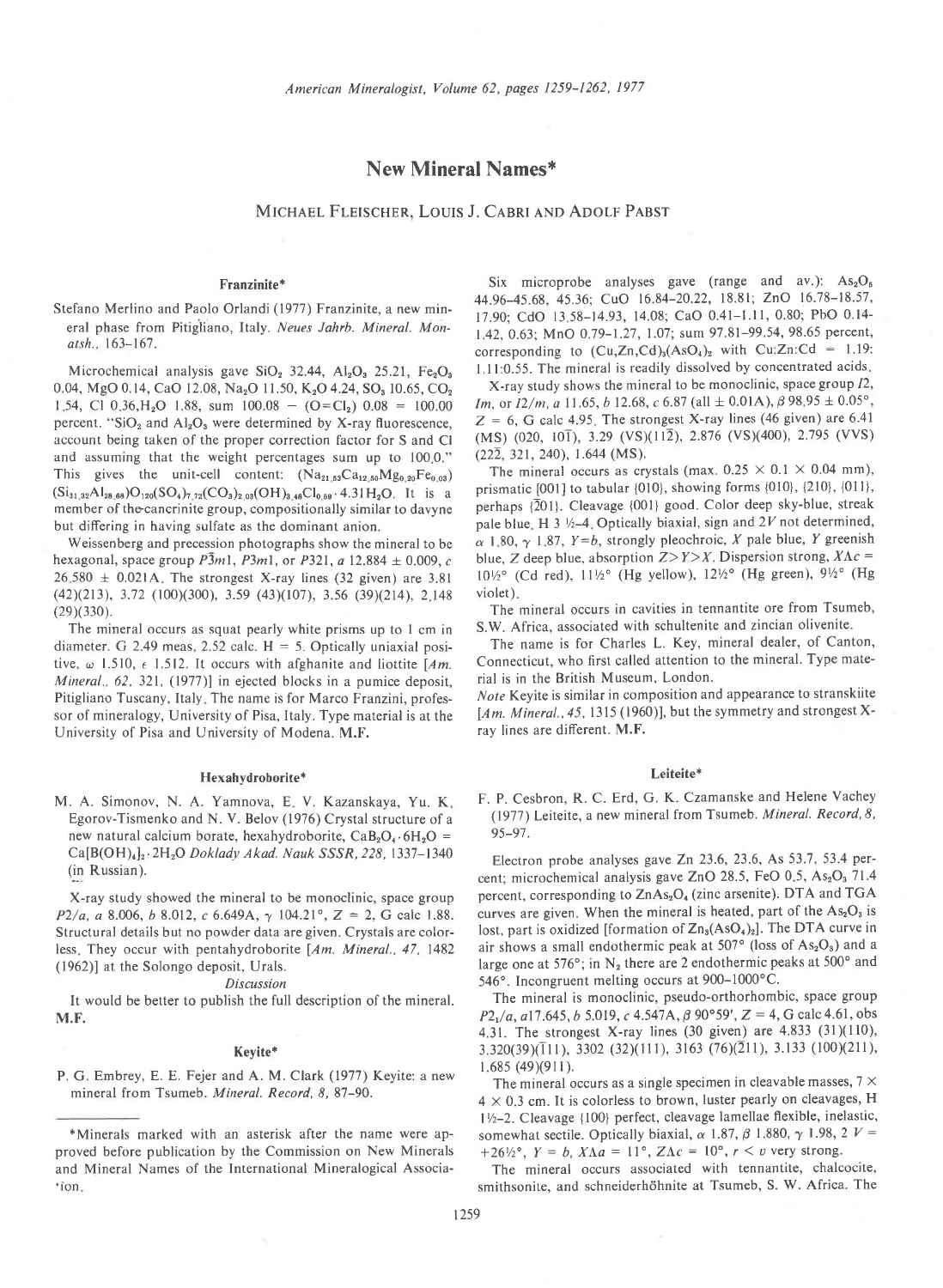name (pronounced la'tit) is for Luis Teixeira-Leite, mineralogist, Pretoria, S.W. Africa, who first found it. Type material is at the Smithsonian Institution, British Museum, and the Paul and Marie Curie University, Paris. M.F.

### Machatschkiite\*

K. Walenta (1977) Machatschkiit, ein neues Arsenmineral aus der Grube Anton im Heubachtal bei Schiltach (Schwarzwald, Bundesrepublik Deutschland).

Tschermaks Mineral. Petrogr. Mitt., 24, 125-132.

Chemical analysis, following recalculation, gave CaO 29.5,  $As<sub>2</sub>O<sub>5</sub>$  40.8, SO<sub>3</sub> 0.5, H<sub>2</sub>O 29.2, sum 100.0 percent, in good agreement with the formula  $Ca_8(AsO_4)_2.9H_2O$ . Machatschkiite is rhombohedral, the characteristic form being {10T2}; the dimensions of the hexagonal unit cell are *a* 15.10, *c* 22.59 A,  $Z = 12$ ,  $G = 2.50$ . The diffraction symbol is  $R^{**}$ . The strongest lines in the powder pattern are 8.59 (10)(0112), 5.34 (8)(1123), 3.59 (8)(1341).

Machatschkiite dissolves readily in dilute HCl or HNO<sub>3</sub>. There is no cleavage, fracture is conchoidal,  $H = 2-3$ . The mineral is colorless, translucent to transparent, weakly biaxial negative,  $\epsilon$  = 1.585(2)  $\omega = 1.593(2)$ . It occurs as a secondary mineral in crusts on granite with gypsum, pharmacolite, picropharmacolite, and sainfeldite.

The name is for the late Felix Machatschki, professor of mineralogy successively at Tübingen, Munich, and Vienna. A.P.

### Majakite\*

A. D. Genkin, T. L. Evstigneeva, N. V. Troneva and L. N. Vyal'sov (1976) Majakite, PdNiAs, a new mineral from coppernickel sulfide ores. Zap. Vses. Mineral Obshch., 105, 698-703 (in Russian ).

Microprobe analyses of two grains gave Pd 41.3, 41.2; Ni 27.0. 27.4; As 31.0, 30.9; sums 99.3, 99.5, corresponding to  $Pd_{0.98}Ni_{1.09}$  $As<sub>0.98</sub>$  and  $Pd<sub>0.92</sub>Ni<sub>1.10</sub>As<sub>0.98</sub>$  (recalculated on basis of 3 atoms by L.J.C.) The ideal formula is either PdNiAs or (Pd,Ni)<sub>2</sub>As. Traces of Bi were found (not quantified) and other elements, with detection limits 0.1-l weight percent, were not detected.

The X-ray powder pattern compares closely with that of synthetic PdNiAs and was indexed as hexagonal  $a = 6.066$ ,  $c = 7.20$ A: strongest lines for the mineral are 2.65 (10)(2020), 2.30(5)(1122), 2.19(7)(10T3), 1.988(10)(1230). For Z=6,  $\rho$ (calc) = 10.5 g/cm<sup>3</sup> and  $\rho$  (meas) = 9.33 g/cm<sup>3</sup> for synthetic PdNiAs.

Majakite was found only as intergrowths with other platinumgroup minerals in the chalcopyrite and talnakhite ores of the Majak mine, Talnakh deposit. Majakite often occurs as rounded or oval inclusions (0 001-0.lmm) in polarite and also as intergrowths with stannopalladinite In some cases it occurs as part of more complex intergrowths containing a large number of platinum-group minerals. In reflected light majakite appears grayishwhite, but it is lilac-gray when intergrown with native silver, distinctly rosy with a soft lilac tint with polarite, and grayish-white with a greenish tint with stannopalladinite. Birefringence was not observed in air or in oil. It is weakly anisotropic, with no visible color effects. Reflectance (percent) 440nm 47.4, 460nm 49.0, 480nm 50.5, 500nm 51.2, 520nm 52.3,540nm 52.8, 560nm 54.4, 580nm 55.2, 600nm 55.8, 620nm 56.1, 640nm 56.7, 660nm 58.0, 680nm 57.9, 700nm 58.5, 720nm 59.0, 740nm 59.2. VHN<sub>so</sub> = 520 (av. for 3 samples and 14 meas). Hardness on Mohs scale  $\sim$  5.

The mineral is named after the Majak mine, Talnakh deposit, to

honor mining enterprise in the Noril'sk region. Majakite samples are preserved in the Mineralogical Museum, Academy of Sciences, U.S.S.R., and in the mineralographic laboratory, IGEM, Academy of Sciences, U S.S.R

### Discussion

It is not clear whether the calculated density of  $10.5 \frac{\text{g}}{\text{cm}^3}$  is for the mineral or synthetic PdNiAs, using the cell parameters of the mineral. Recalculation gives 10.3, 10.2, and 10.4  $g/cm<sup>3</sup>$  for analysis No. 1, analysis No. 2, and synthetic PdNiAs. Also  $d$ (calc) (002) =  $3,60$  and  $(110) = 3.03A$ , slightly different from reported values. L.J.C.

#### Sarabauite

Izumi Nakai, Kichiro Koto, Kozo Nagashima and Nobuo Morimoto (1977) The crystal structure of sarabauite,  $CaSb_{10}O_{10}S_6$ , a new oxide sulfide mineral. Chemistry Letters (Japan), 275-276 (in English).

The mineral, from the Sarabau mine, Sarawak, Malaysia, is monoclinic, a 25.33, b 5.655, c 16.88A,  $\beta$  117.51°,  $Z = 4$ , space group  $C2/c$ , G calc 4.99. Atomic coordinates are given.

## Discussion

See comments under velikite. M.F.

### Velikite

L. N. Kaplunnik, E. A. Pobedimskaya and N. V. Belov (1977) The crystal structure of velikite,  $Cu_{3.75}Hg_{1.75}Sn_{2}S_{8}$ . Kristallografiya, 22, 175-177 (in Russian ).

Microprobe analysis by V. S. Gruzdev gave the formula  $(Cu_{3,18}Hg_{1,53}Zn_{0,44})$   $(Sn_{1,90}As_{0,08}Sb_{0,02})S_{9,94}$  (analysis not given). Single-crystal study showed the mineral to be tetragonal, space group  $I4/mmm$ ,  $a 5.542 \pm 0.003$ ,  $c 10.908 \pm 0.007$ A, G meas 5.59, G calc 5.48,  $Z = 1$ . The structure is that of stannite, with Hg occurring in  $\%$  of the Fe positions. The strongest X-ray lines (46) given) are 3.17 (100)(112), 1.958 (23)(220), 1.941 (80)(204), 1.671  $(40)(312)$ , 1.646  $(35)(303)$ , 1.264  $(25)(413)$ . The mineral is dark gray, with metallic luster.

### Discussion

This is another example of the recent tendency to publish the crystallography of a new mineral without the description of the mineral, as recently done for christite, slawsonite, bahianite, sarabauite, and hexahydroborite. The present example is particularly unsatisfactory; no explanation is given of the divergence of the formula derived from probe analysis and that deduced from the structure, and nothing is said of the occurrence, except that it is from the Khaidarkan deposit. M.F.

#### Urvantsevite\*

N. S. Rudashevskii, V. N. Makarov, E. M. Mededeva, V. V. Ballakh, Y. I. Permyakov, G. A. Mitenkov, A. M. Karpenkov, I. A. Budk'ko and N. N. Shishkin (1976) Urvantsevite, Pd(Bi,  $Pb$ <sub>2</sub>, a new mineral in the system Pd-Bi-Pb. Zap Vses, Mineral Obshch., 105, 704-709 (in Russian).

Microprobe analyses of seven grains gave Pd 20.0-20.9, av. 20.5; Bi 64.1-65.0, av 64.6; Pb 15.1-15.7, av. 15.3, sums 99.4-101.4, av.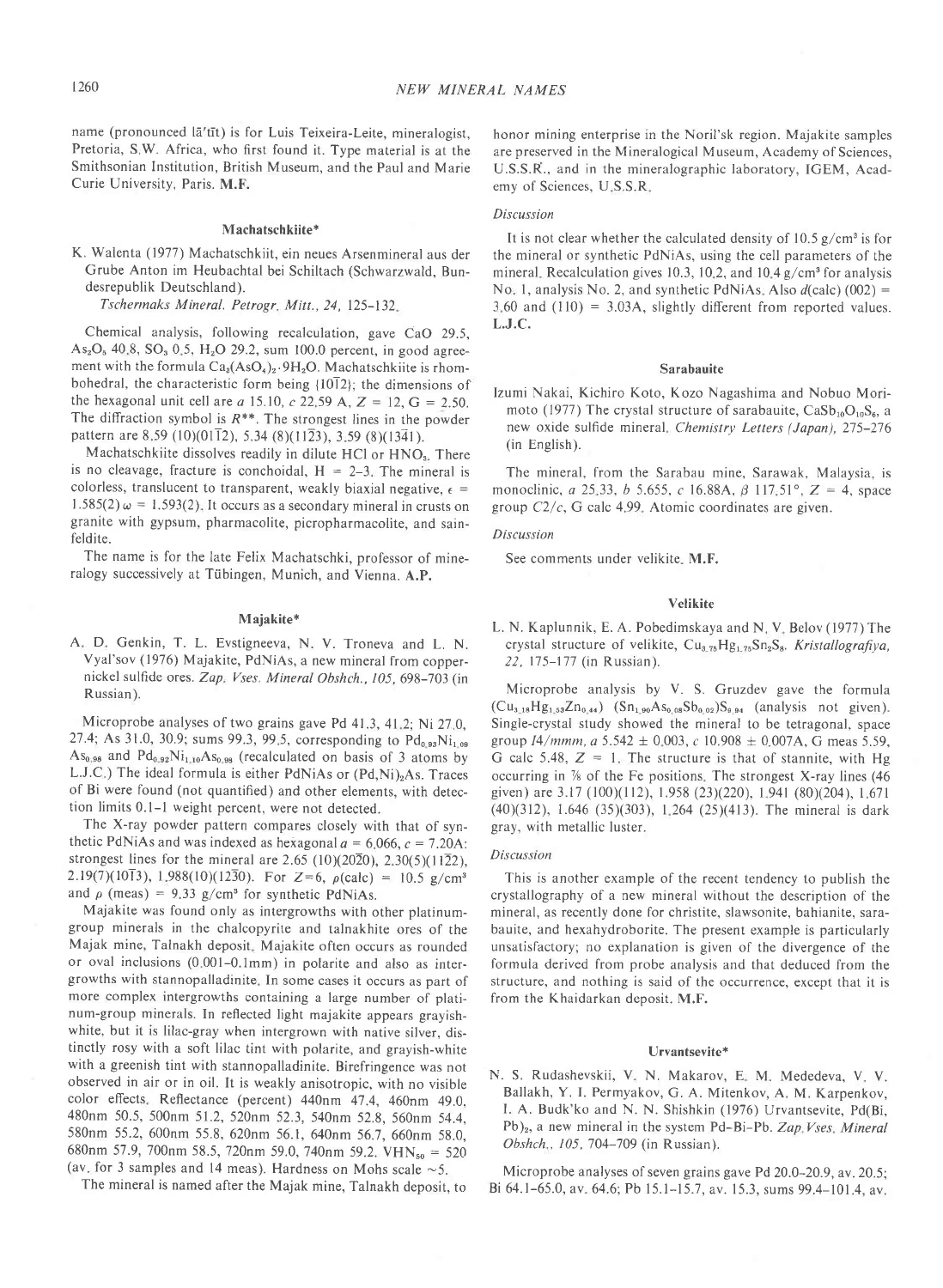100.4 percent, corresponding to  $Pd_{1,00}Bi_{1,61}Pb_{0,38}$ , or  $Pd(Bi,Pb)_2$ .

The X-ray powder pattern (18 lines) was indexed on a hexagonal cell a  $13.82(1)$ , c  $6.53(1)$ A with strongest reflections  $2.643(10)$  $(21\overline{3}2), \quad 2.372(8)(22\overline{4}2), \quad 2.043(5)(51\overline{6}1), \quad 1.420(7)(71\overline{8}2),$  $1.335(5)(72\overline{9}2), 1.166(6)(5.5\overline{.10.3}), 1.111(7)(9.2\overline{.11.2}).$ 

Urvantsevite was found in the massive pentlandite-cubanite-chalcopyrite ores in the roof of the zoned sulfides of the Majak mine, Talnakh deposit, at the contact with taxitic gabbro-dolerite. These sulfide ores are enriched in lead minerals (galena, altaite, shadlunite) and in platinum-group minerals. Urvantsevite occurs in irregular polymineralic intergrowths up to 4 mm in size. The central part of such intergrowths usually consists of unnamed  $(Pd, Pt, Cu)$ <sub>3</sub>Sn bordered by consecutive intergrowths of froodite and urvantsevite (as irregular rounded or elongated gains 0.1-0.4 mm), sobolevskite(?), followed by paolovite, native silver and an outer rim of intergrown altaite and galena.

Urvantsevite polishes well and has a very perfect cleavage in one direction. VHN<sub>5</sub> = 53(4), VHN<sub>10</sub> = 50(2), VHN<sub>30</sub> = 38(3). In polished section urvantsevite is grayish-white, usually darker than froodite, and when intergrown with sobolevskite(?) a greenishyellow tint is noted. Urvantsevite is weakly bireflectant and slightly anisotropic, with no visible color effects. Reflectance  $(\%)$  for  $R'g$ and R'p 440nm 48.7 and 50.5, 460nm 53.2 and 54.9,480nm 54.6 and 53.8, 500nm 54 I and 53 3, 520nm 54.8 and 53.7, 540nm 55.2 and 54.0, 560nm 56.2 and 54.9, 580nm 56.7 and 55.2, 600nm 57.6 and 56.1, 620nm 58.3 and 56.8, 640nm 59.2 and 57.8, 660nm 60.1 and 58.6,680nm 60.9 and 596,720nm 61.3 and 59.6. The mineral is etched by  $HNO<sub>3</sub>(1:1)$  to an intense dark brown, blackens with concentrated HNO<sub>3</sub>. 10 percent FeCl<sub>3</sub> blackens the mineral while a l0 percent KCN + 5 percent NaOH solution browns it slightly

The mineral is named after Professor N. N. Urvantsev who first discovered the Noril'sk deposits. Polished sections with urvantsevite are preserved in the Mining Museum of the Leningrad Mining Institute.

#### Discussion

The calculated density is  $9.6g/cm<sup>3</sup>$ , but was not reported by the authors. This value is rather low when compared to froodite  $(11.5g/cm<sup>3</sup>)$ . The mineral's powder pattern was indexed without single-crystal studies, as single crystals were not available. This is unfortunate in view of the close chemical relationship to froodite, especially since synthetic experiments were not made to determine whether, indeed, the mineral is a new species in the ternary Pd-Bi-Pb system. The following are corrections which should be made to the powder data:  $d$ (calc) (0002) = 3.265, (3250) = 2.746,  $(80\overline{8}0) = 1.496$  A, and khl for 1.187A is (4484) not (4482). L.J.C.

### Unnamed Na-U-borate sulfates, unnamed Mg-borate

Kurt Walenta (1976) Uranium minerals from the Schildmauer gypsum deposit near Admont, Styria. Mitteilungsbl., Landesmuseums "Joanneum", Abt. Mineral., 44, 35-41 (in German).

The minerals were found as incrustations on anhydrite, gypsum, hexahydrite, starkeyite, and loeweite.

The magnesium borate occurs in more or less colorless crystals, apparently orthorhombic. Microchemical tests showed borate, Mg, and a little Na. Optically biaxial, neg.,  $2V \sim 30^{\circ}$ ,  $r \lt v$ ,  $\alpha$  1.442,  $\gamma$  1.504, both  $\pm$  0.002. The strongest X-ray lines (31 given) are  $12.08$  (9),  $7.60$  (10, d),  $5.29$  (7),  $3.93$  (8, d),  $3.09$  (6),  $2.68$  (9).

Uranium mineral A contains Na, Mg, U, borate, and sulfate. It

is yellow and fluoresces bright yellow-green in UV. It is decomposed by water. Optically negative, nearly uniaxial,  $\alpha$  1.496,  $\gamma$ 1.512 (both  $\pm$  0.002), pleochroism weak, X colorless, Z yellowish. The strongest X-ray lines (50 given) are 10.84 (10), 9.80 (8), 9.08 (5), 7.8e (e), 7.03 (7), 4.8s (7).

Uranium mineral B may be a variety of or a different hydrate of mineral A, which it resembles in form, color, fluorescence, and qualitative chemistry. Optically biaxial, neg.,  $2V \sim 30^{\circ}$ ,  $\alpha$  1.476,  $\gamma$ 1.496 (both  $\pm$  0.002), pleochroism weak, X colorless, Z yellowish. The strongest X-ray lines (58 given) are 10.79 (9), 9.80 (10), 8.52  $(7)$ , 7.70  $(9,d)$ , 6.42  $(6)$ , 5.27  $(5)$  4.85  $(7,d)$ , 4.29  $(6)$ , 3.06  $(6)$ , 2.88  $(5)$ .

Uranium mineral C occurs in pale yellow long-prismatic crystals, apparently triclinic. Twinned. Fluorescence like that of minerals A and B. Optically biaxial, neg.,  $2V17-27°$ , variable, extinction  $\sim$  28°,  $\alpha$  1.473,  $\gamma$  1.490 (both  $\pm$  0.002). Microchemical tests also show Na, Mg, U, borate, sulfate. The strongest X-ray lines (48 given) are 9.88 (10, d), 7.98 (8), 7.42 (6), 4.87(6), 3.91 (6), 3.67 (5), 2.84 (5,d). M.F.

### Unknown (Pd,Ni,As) mineral

### L. J. CABRI et al. (1975) ibid.

One grain of this mineral was found in a complex intergrowth with kotulskite, an "unnamed (Pd,Cu,As) mineral", and palladoarsenide from the Stillwater Complex, Montana. lt is light yellow to grayish under reflected light in oil immersion. It is either isotropic or weakly anisotropic. Electron microprobe analysis gave: Pd 48.6, Ni 17.4, As 32.7,Te 0 38, total 99.08 weight percent. These data suggest a formula of  $(Pd,Ni)_{2}(As,Te)$  or  $PdNi(As,Te)$ .

#### Discussion

I would like to object to the use of terms such as "unknown (Pd,Ni,As) mineral" or "unnamed (Pd,Cu,As) mineral" on several grounds. First, if the mineral is being studied it is not unknown; it is perhaps unidentified. The term "unknown" is used in this way by many mineralogists (this abstractor included), but it should be avoided. A much more important objection is the form in which the elemental symbols are given. At first glance, the expression (Pd,Ni,As) implies a native palladium with minor nickel and arsenic in substitution. I would suggest that "unidentified Pd-Ni-As mineral" might better convey the proper relationship.

With regard to the formulae given by the authors, some other interpretations are possible. If  $As + Te$  is taken as 1.00, then the formula is  $Pd_{1,04}$  Ni<sub>0.67</sub> As<sub>0.99</sub> Te<sub>0.01</sub>. The value for Ni suggests that a better sum for  $As + Te$  would be 3,00, which gives a formula of  $Pd_{3,12}$  Ni<sub>2.02</sub> As<sub>2.98</sub> Te<sub>0.01</sub>. This could be interpreted as either  $Pd_3Ni_2As_3$  or  $(Pd,Ni)_5As_3$  J.A.M.

### Discredited Minerals

### Nenadkevite = a mixture

E. V. KOPCHENOVA, A. S. AVDONIN, G. A. SIDORENKO AND G. A. DUBINCHUK (1976) The problem of nenadkevite as a mineral species. Sbornik Nauchn. Trud., Mosk. Otdel, Vses. Mineral. Obshch., March, 1974, 38-40 (in Russian).

Nenadkevite, a uranium silicate, was described in 1956 [Am. *Mineral , 42, 441-442(1957)]*, where I commented "an unnecessary name for what is probably a variety of coffinite." Reexamination of "ore and museum samples of nenadkevite from several Precambrian ore showings" by microprobe analyses (13) and X-ray